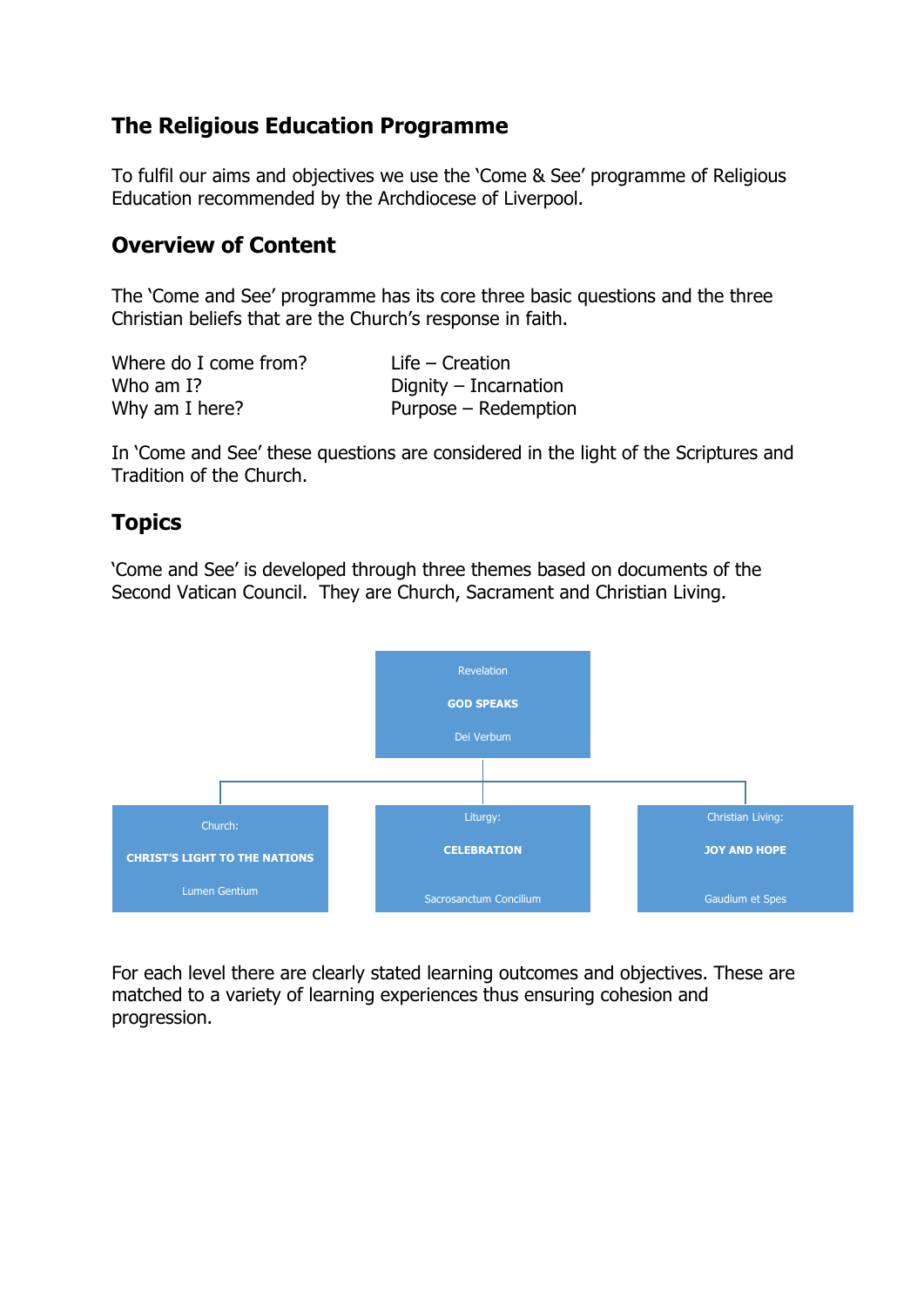## **The Process**

The process for delivering the topics in 'Come and See' have 3 stages that enable the pupils to develop knowledge and understanding skills and attitudes. The stages are:

- Explore
- Reveal
- Respond

Although all stages play important roles in delivering our aims and objectives, the **Reveal stage is the heart of the process**. It is during this stage that we introduce to the children the Christian understanding of the mystery of God and human life as expressed in the person, the life and the gospel of Jesus Christ.



At St Ambrose Barlow we deliver a whole school approach and have done since 2001. Each class explores each topic at the same time.

|               | 2019-2020                 |
|---------------|---------------------------|
| <b>Autumn</b> | Domestic Church           |
|               | Family                    |
|               | Baptism/Confirmation      |
|               | Belonging                 |
|               | Advent/Christmas          |
|               | Loving                    |
| Spring        | <b>Local Church</b>       |
|               | Community                 |
|               | Eucharist                 |
|               | Relating                  |
|               | Lent/Easter               |
|               | Giving                    |
| Summer        | Pentecost                 |
|               | Serving                   |
|               | Reconciliation            |
|               | Inter-relating            |
|               | Universal Church<br>World |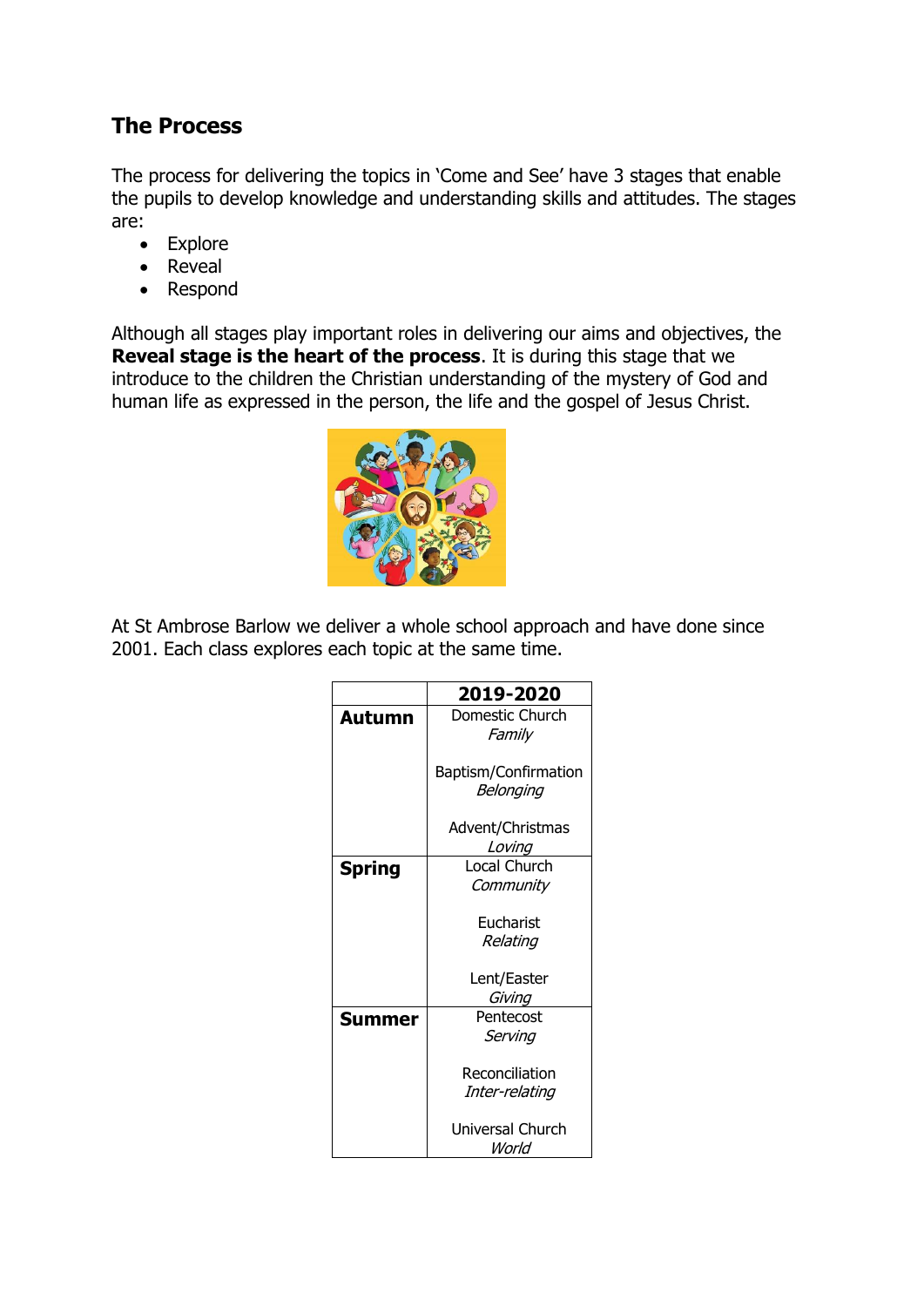# **Planning**

Long term planning is the responsibility of the Spirituality Team. It includes:

- $\triangleright$  Monitoring timetables to ensure 10% curriculum time and ensuring appropriate slots within the timetable (Not last 2 hours on a Friday!)
- $\triangleright$  Selecting the appropriate direction of Religious Education
- $\triangleright$  Deciding on what element of Religious Education appears on SDP and Performance Management for that year.

Medium term planning is the responsibility of the RE Lead within the Spirituality Team. It includes:

- $\triangleright$  Providing staff with a yearly overview of topics to be covered, with start and finish dates for each topic. This overview will also include dates for the 'Other Faith' topics.
- $\triangleright$  Ensuring all staff download the short term planning sheets from the LACE website or provide paper copies if preferred.
- $\triangleright$  Ensure all staff understands the time allocation for each stage.



### **Differentiation**

Differentiated activities are used to enable children to succeed in their set task or activity; to offer challenging activities to stretch and excite children; and to enable children to recognise their achievements and celebrate them.

In 'Come & See' differentiation is provided through a variety of activities the teacher can select from in their Year group handbook and can alter the tasks so as to best support the learning of the children in her class. All activities are differentiated by the class teacher to best suit the particular need of their class. At times teachers may choose to deploy LSA and other adults to support children thus providing differentiation by support.

### **Formal Assessment**

At St Ambrose Barlow School we follow the guidance offered by the archdiocese. We use the formal assessment tasks. Assessment judgements can be made by observing pupils, their work, discussions in class, questions they have answered and the set assessment task.